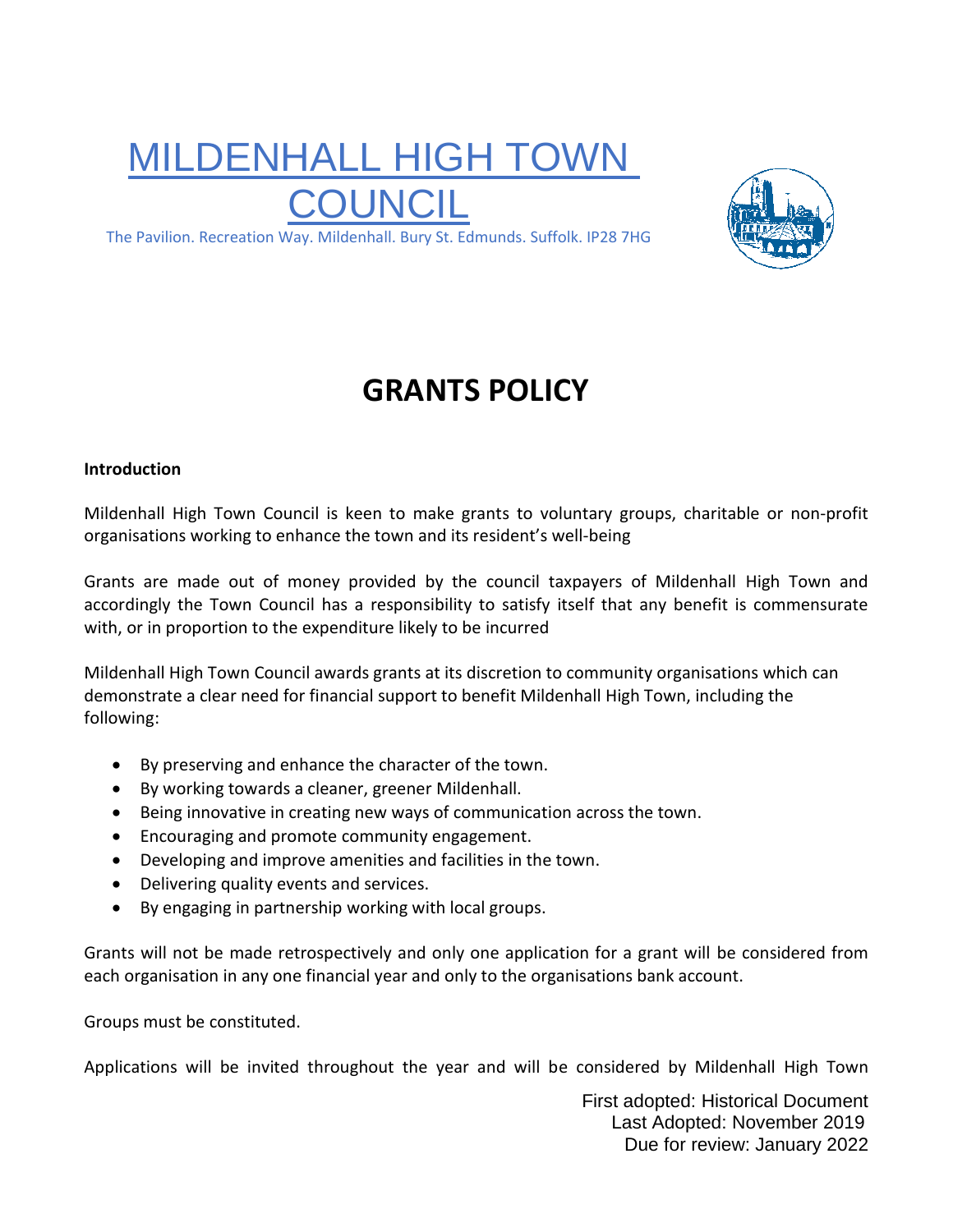Council at the monthly Council meetings after which all applicants will be contacted by the Town Manager with the Council's decision, you are also encouraged to attend the meeting and would be allowed to speak under public participation.

Grant applications must be made in writing to the Town Manager with the following information included:

- 1. The aims and objectives of the charity/organisation.
- 2. How, if granted the financial support would enhance the well-being of town residents or enhance local service provision for them.
- 3. The specific amount requested, including cost of the project.
- 4. Equal opportunities, safeguarding and health and safety documentation. If you require any help with these items please contact the Town Manager.

## **Applications will be considered for the following purposes:**

- 1. For startup costs of a new group
- 2. For the purpose of purchasing specific equipment either in part or in full
- 3. For the funding of transport that will enable group members to partake in a group trip or outing regardless of their incomes
- 4. For training activities, or to purchase the expertise of an outside trainer/ instructor/ facilitator/volunteer development.
- 5. For activities that raise the profile of Mildenhall.
- 6. For a viable group that is experiencing a period of hardship; we would require the group to tell us how the hardship has arisen.
- 7. For hosting special events or celebrations
- 8. For the provision of recreational facilities
- 9. For the purpose of communication where this will benefit the town as a whole.
- 10. Grants will only be made for organisations with open membership to all residents of the town.

## **Conditions:**

- 1. Grants will not be awarded to individuals.
- 2. The maximum grant to any organization will not exceed £500 in any one financial year
- 3. Grant will not be awarded to promote a Religious or Political Organisations or causes. The core focus of any grant application should be clearly demonstrated.
- 4. Grants will not normally be awarded to National or Regional Charities unless it can be shown in the application form that any donation will be used locally and exclusively within Mildenhall Town.
- 5. Additional applications within a 12-month period will not be considered
- 6. The grant must be used only for the purposes stated in the application and not assigned to any other purpose without prior written permission from Mildenhall High Town Council. The Town

First adopted: Historical Document Last Adopted: November 2019 Due for review: January 2022